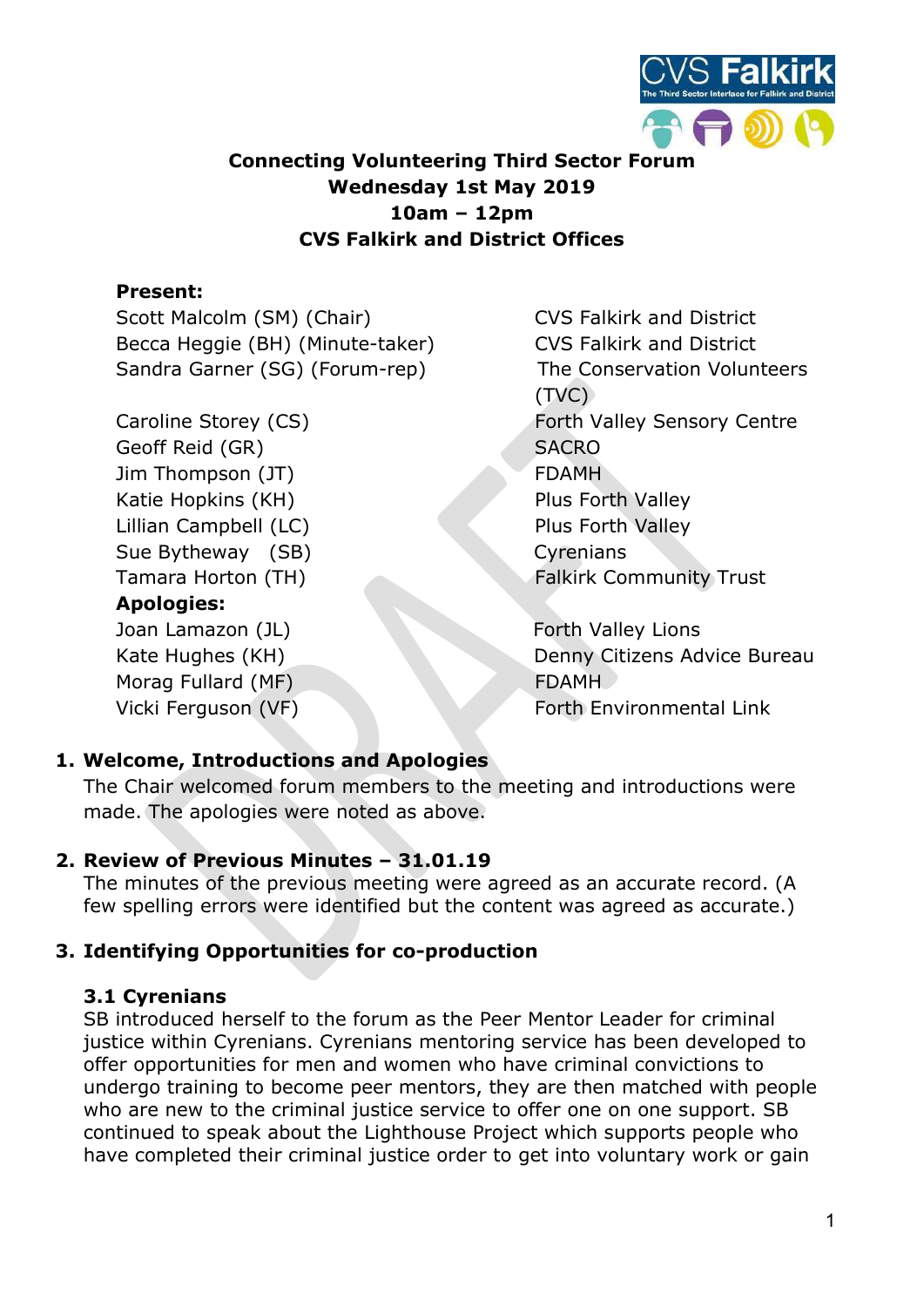

employment. Cyrenians also offer employability programmes for people on a criminal justice order to support them to gain qualifications and build CVs.

# 3.2 Forth Valley Sensory Centre

CS introduced herself to members of the forum as the Volunteer Coordinator within Forth Valley Sensory Centre (FVSC). FVSC is a community hub for people with visual or hearing loss. People with sensory loss are able to access a number of services and support within FVSC. FVSC are currently working with Forth Environment Link on the project Field to Fork which involves developing a kitchen garden which is fully accessible for people to use and work on. Field to Fork will involve growing vegetables and herbs which will be used in FVSC's café. FVSC are also working on providing a tech hub with equipment for people with sensory loss. FVSC are currently holding sensory awareness sessions for volunteers the second session will take place on Tuesday 14th May 2019.

Action: TH to contact CS regarding sensory awareness sessions.

## 3.3 Plus Forth Valley

LC introduced herself to members of the forum as the Volunteer and Training Manager for Plus Forth Valley as well as introducing KH who started in post last week as volunteer coordinator. Plus Forth Valley are a charity that support young people and adults with disabilities and their families through social inclusion. Plus Forth Valley are now working in partnership with Enable Falkirk, who have provided space in their premises for Plus Forth Valley to host some of their group activities. Plus Forth Valley are currently running a number of projects such as; Opportunity Plus, Count Me In project and a volunteer led project which involves supporting young people with additional needs to access a mainstream group. Forth Valley Plus are currently looking for volunteers to help with these projects.

Action: GR to contact Plus Forth Valley regarding potential volunteer.

## 3.4 The Conservation Volunteers

SG introduced herself to members of the forum as the Operations Leader for The Conservation Volunteers (TCV). TCV are a UK based environmental charity which deliver corporate programmes, employability programmes, accessibility programmes and volunteering programmes. TCV run a number of projects at the Jupiter wildlife nursery, these include the Community Growing project and the Community Recycling project which is a project open to various accessibility and disability groups. The conservation Volunteers are always looking for new volunteers to help with activities at the Jupiter wildlife nursery. TCV also run a number of community engagement programmes in the Camelon area. TCV are currently looking to recruit volunteers for the youth club in Camelon. They are also starting a new volunteer based programme Canal Connections this will involve working with families and include numerous outdoor activities.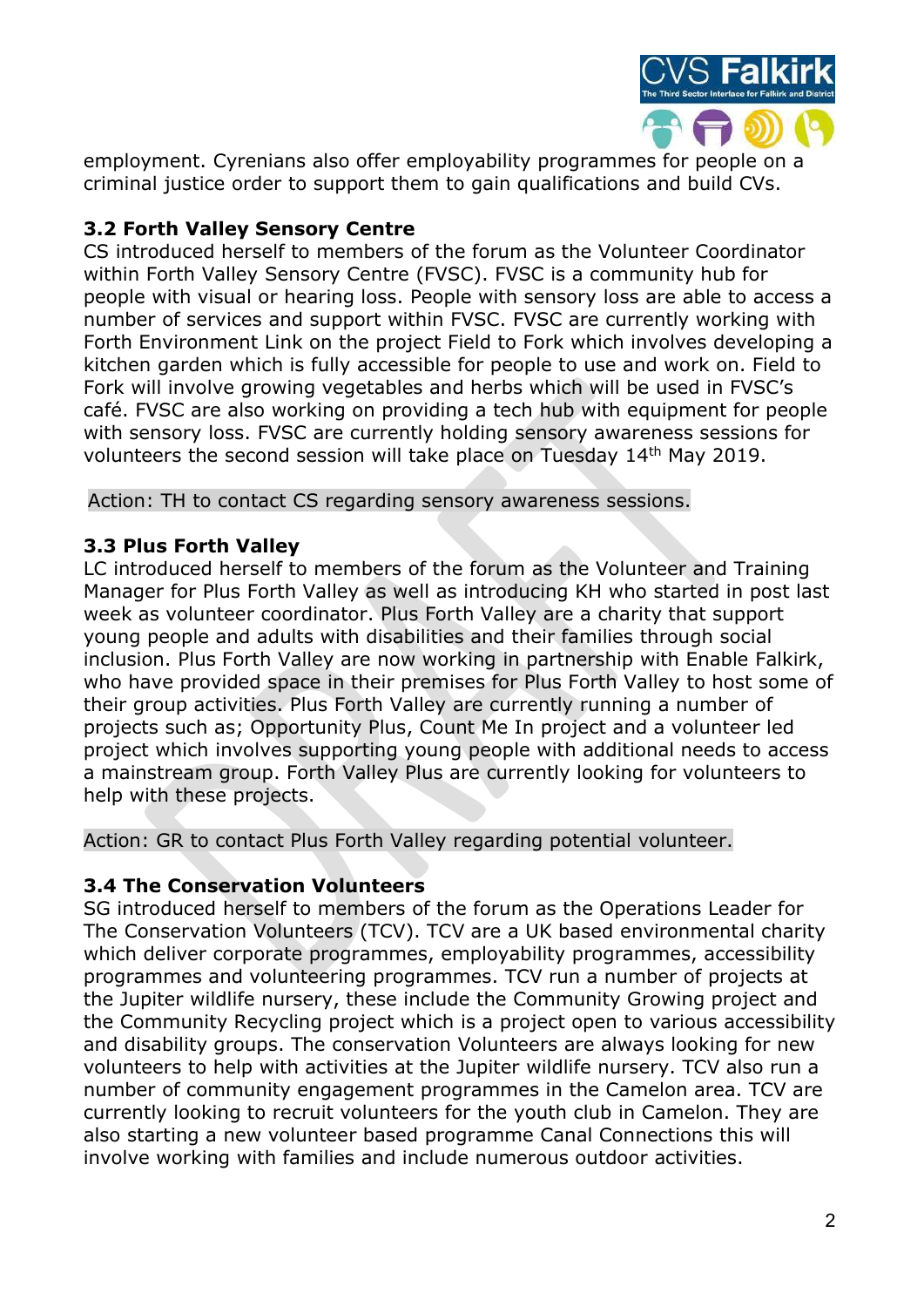

# 3.5 SACRO

GR informed forum members that SACRO Forth Valley are going through a period of transition but are still looking to recruit volunteers, especially for The Caledonian Project which is a domestic abuse service for men and women.

### 3.6 Falkirk Community Trust

TH informed forum members Falkirk Community Trust have undergone an overhaul of their volunteering programme. TH informed forum members she was hired by Falkirk Community Trust in 2018 to write a volunteering strategy to evaluate their progress. TH informed forum members about FCT working in conjunction with Scottish Canals and Scottish waterways to create a selfsustaining volunteer based project The Great Place Project, this project will be focused on Falkirk's heritage.

Action: TH to contact SG regarding information about projects.

### 3.7 FDAMH

JT introduced himself to members of the forum. JT informed forum members he was new in post as Volunteer Development Officer with FDAHM. JT's role involves recruiting, providing support and ensuring volunteers receive the appropriate training to go onto support people who experience social isolation. FDAHM offer a wide range of activities for individuals who experience social isolation.

#### 4. Third Sector Partner Updates

No further updates were given at this time.

## 5. Update from CVS Falkirk

#### 5.1 Strategic Leaders Group

It has been suggested that an additional forum for existing forum reps, strategic leaders, people in charge of staff or people with an interest in more than one forum - might want a forum to increase collaborative working. An example of this would be sessional staff working between different organisations in order to give them regular work. Is this something which the forum think would be a good idea.

#### 5.2 Recruit With Conviction Training Session

CVS Falkirk are hosting a "Recruit with Conviction" training session, led by Recruit with Conviction, on Friday 3rd May at our office Unit 6, Callendar Business Park, Callendar Road, Falkirk FK1 1XR. The training will take place 9am – 4:30pm.

The "Recruit with Conviction" training will be of interest to organisations who wish to learn more about recruiting and involving volunteers with convictions.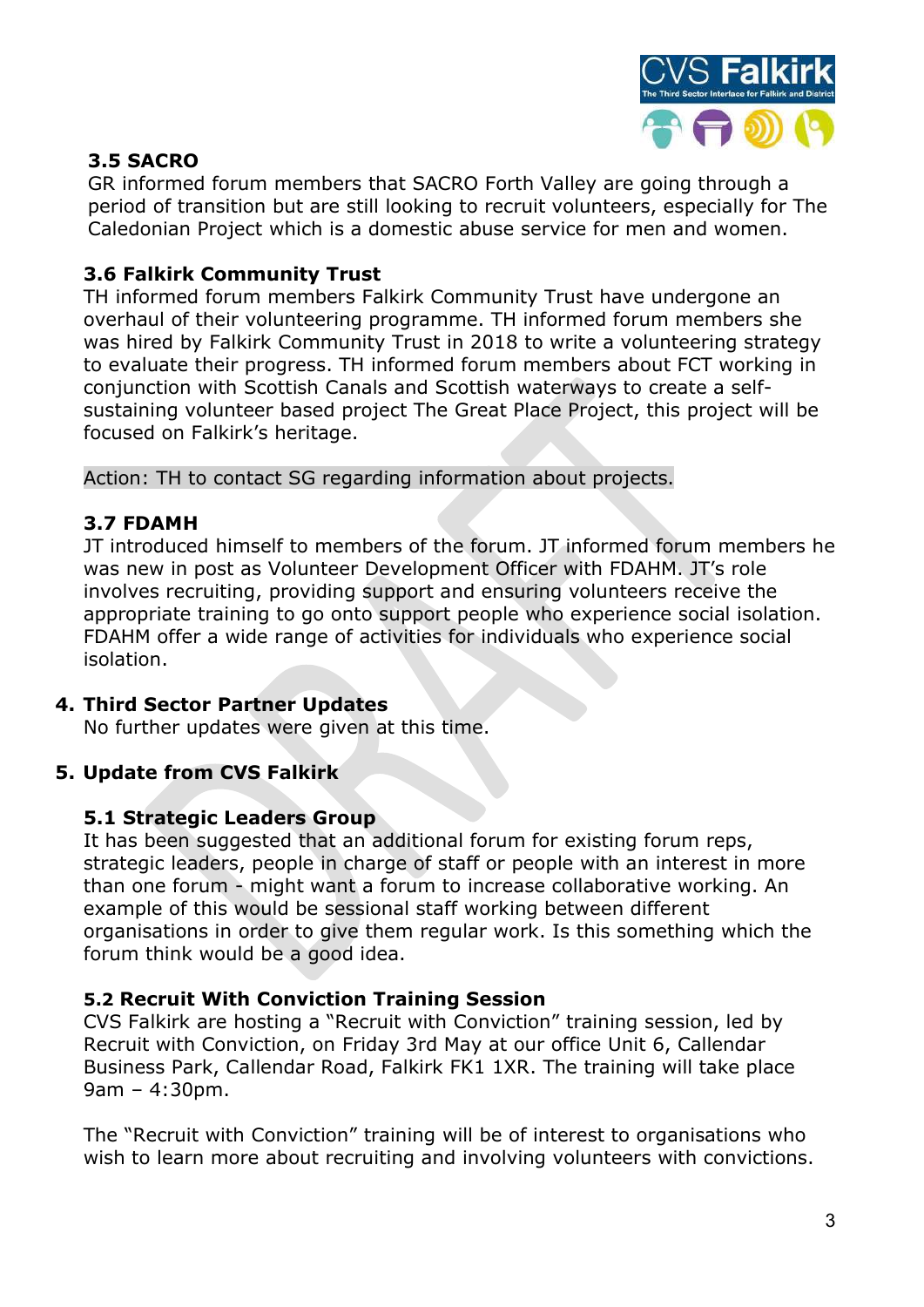

The cost of this session is reduced to £50 per person (including lunch on the day); the training typically costs £200 per individual delegate out with this session.

Places are limited, and booking is essential.

To book your place, or for further information, please contact Lynsey Hansford by phone: 01324 692000, or email: lynsey.hansford@cvsfalkirk.org.uk

## 5.3 Children's Services Planning Consultation Events

The Children and Young People (Scotland) Act 2014 placed a requirement on Local Authorities and Health Boards to produce a Children's Services Plan for their area.

Scottish Government wishes to formally consult on whether the content, scope and format of the Act's guidance is still helpful and fit for purpose, or whether this should be modified.

As a result, the National Third Sector GIRFEC Project, Everyone's Children Project, and the Health and Social Care Alliance Scotland (the ALLIANCE) are hosting 2 consultation events on behalf of Scottish Government:

- Tuesday 14th May in Glasgow
- Thursday 23rd May in Edinburgh

For further information, including how to book your place, please click on the title.

## 5.4 Scottish Approaches to Public Service Reform

What Works Scotland are holding a free event on approaches to public service reform, on Tuesday 21st May, 9:30am – 1pm at the Lighthouse, Mitchell Lane, Glasgow, G1 3NU, followed by a networking lunch.

The aim of the event is to discuss and evaluate progress regarding implementation of the Christie Commission. Attendees will share and discuss key learning from research relating to public service reform from the following 8 areas of research and practice:

- leadership
- prevention
- evidence
- $\bullet$  place
- participation
- partnership
- governance
- workforce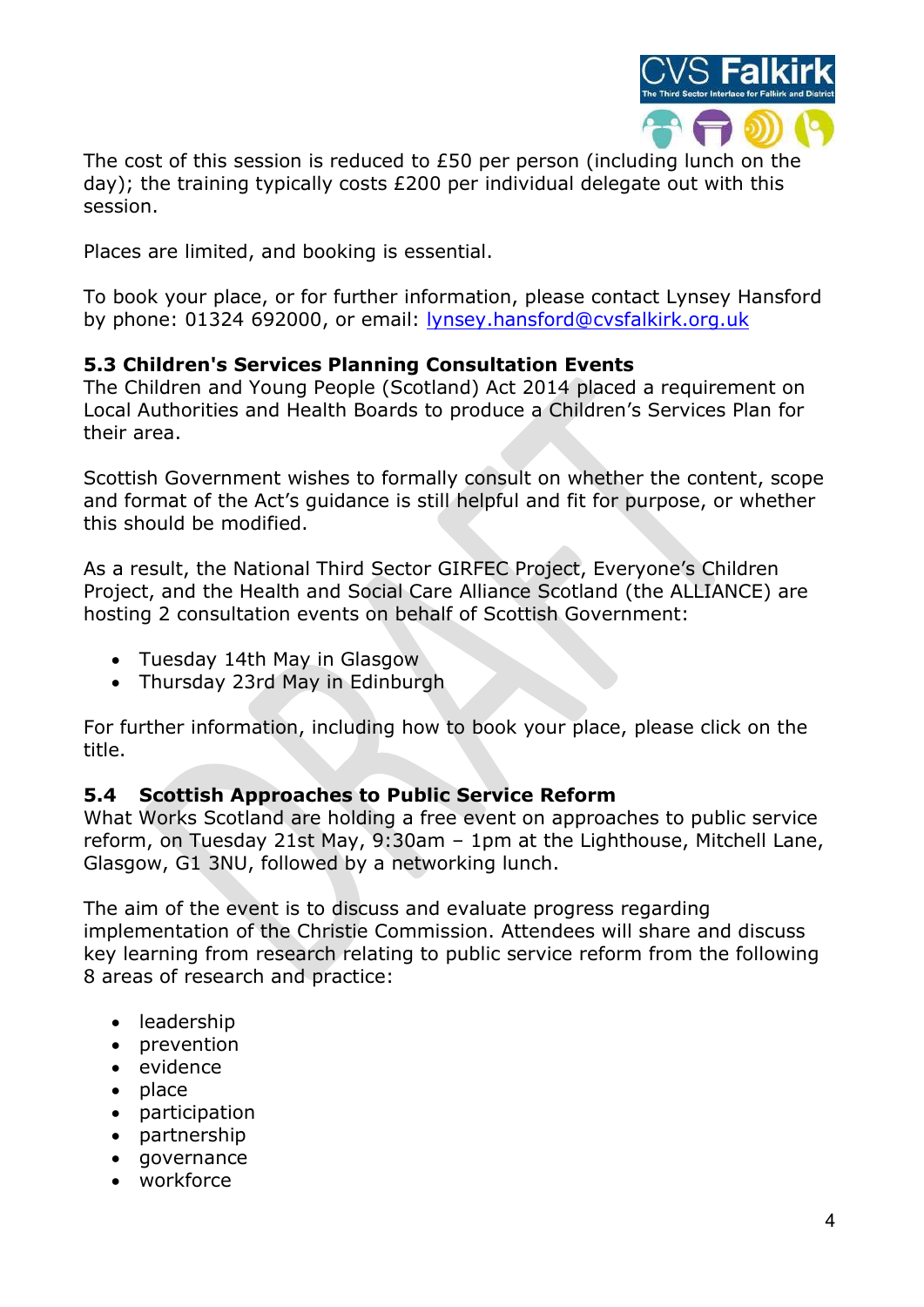

The event will include presentations, group and panel discussions, which will aim to clarify of the research and consider implications for policy development and frontline practice.

To book your place, or for further information, please visit the Eventbrite page.

# 5.5 Falkirk Employability Tender - Collaboration Networking Event

CVS Falkirk and Partnership for Procurement (P4P) are holding a Falkirk Employability Tender collaboration networking event on Thursday 9th May, 10am – 1pm at CVS Falkirk, Unit 6, Callendar Business Park, Falkirk, FK1 1XR.

The event, open to third sector organisations, will discuss the forthcoming Falkirk Council Employability Support Services tender, the support available and the opportunities for a consortium bid.

P4P will provide advice on tendering successfully, partnership bids and follow up sessions between potential partner organisations.

Falkirk Council is holding an information session with potential service providers on Thursday 2nd May; to attend, and be eligible to submit a tender application, contact Falkirk Council before 11am on Tuesday 30th April by email: pcu@falkirk.gov.uk

For further information, including how to book your place at the CVS Falkirk and P4P event, please click on the above title.

## 5.6 Family support Services Information Event 2019

You are invited to attend Voluntary Sector Children's Services Forum's (VSCSF) first Information Event where you will find out about Family Support Services across Falkirk.

We are aware that there have been a number of changes within Family Support and Children's Services and we are hoping that this event will allow us to share and learn how we are supporting our communities across Falkirk.

Thursday 13th June

Drop-in between 3.00pm – 6.00pm

Lesser Town Hall, West Bridge Street, Falkirk

Also come along to learn more about becoming a member of VSCSF and find out how membership could benefit your organisation.

Additional information: Falkirk Children's Services partners will be sharing the most recent update on the Integrated Children's Services Plan at 4.00pm. For further information, please contact Winnie Delaney on 01324 503494

Action: SM to email GR P4P sign up email.

Action: SM to send GR E-bulletin.